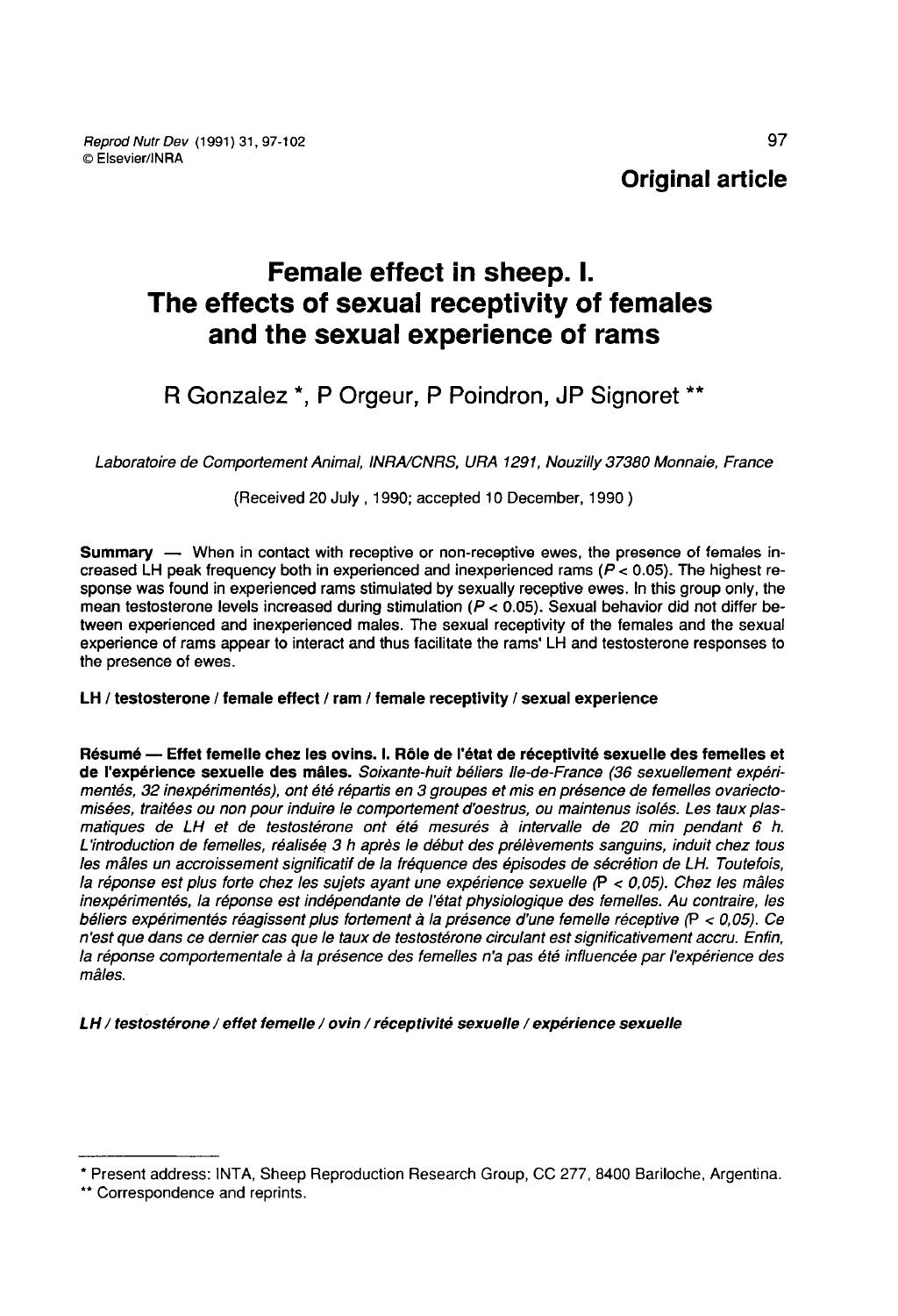# INTRODUCTION

In several mammalian species, sexual interactions have been reported to increase plasma LH and testosterone levels in males (mice: Macrides et al, 1975; Coquelin and Bronson, 1980; hamsters: Macrides et al, 1974; rats: Kamel et al, 1975; rabbit: Haltmeyer and Eik-Nes, 1969; boar: Ellendorff et al, 1975; bull: Katongole et al, 1971; ram: Sanford et al. 1974; Schanbacher et al, 1987; Gonzalez et al, 1988a, 1989; monkey: Herndon et al, 1981). The experiments have generally been carried out with sexually receptive females. However, the LH and testosterone responses to the presence of an estrous female can be observed in males displaying no sexual activity (Gonzalez et al, 1988a). This raises the question of the importance of the sexual receptivity of the stimulus females. The male's sexual experience may be another factor which could affect the quality of the endocrine response. This has been reported to be the case in rodents (rat: Kamel et al, 1975; mice: Maruniak and Bronson, 1976). In sheep, one report suggests that the stimulation by estrous ewes leads to a significant increase in LH and testosterone parameters in the sexually inexperienced ram (Yarney and Sanford, 1983). In this case, however, the males had experienced some contact with receptive females before the experiment began.

The aim of the present study was to determine the influence of female receptivity and the sexual experience of the male on the LH and testosterone responses in rams.

## MATERIALS AND METHODS

## Animals

Sixty-eight adult Ile-de-France rams were used (36 sexually experienced and 32 inexperienced animals). The sexually inexperienced rams had been reared without any contact with females since weaning, and the others had been isolated from females for at least 2 months before the experiment began. Estrous behavior was induced in ovariectomized Ile-de-France ewes treated with progesterone (100 mg im) for 5 d, and injected with estradiol benzoate (50  $\mu$ g im) on the 7th d. They were used as a stimulus after being verified as receptive on the 8th d. The nonreceptive ewes were ovariectomized, nontreated females of the same breed. All animals were kept indoors under natural day-length conditions, and provided with water and a diet of dehydrated lucerne and maize, plus straw and mineral supplement ad libitum.

## Experimental groups and schedule

The rams were distributed into 3 groups of inexperienced (11, 11 and 10 animals respectively) and 3 groups of experienced animals (12 animals in each). The experiment was conducted as a 2 x 3 factorial design with 2 degrees of male sexual experience (experienced or inexperienced) and 2 stimulation conditions (sexually receptive or non-receptive ewes) and with nonstimulated controls. The experiment was carried out over 2 consecutive days during the nonbreeding season, as it has been shown to be the period when the response to female stimulation is obvious (Schanbacher et al, 1987; Gonzales et al. 1989). Half of the rams from each group were tested on each of the 2 days. The  $rams$  were placed in 10- $m<sup>2</sup>$  visually isolated pens, and at 3 m from other treatment groups. Blood samples were obtained by jugular venipuncture with vacutainers every 20 min for 6 h starting from 09.00 am. Two females were introduced in the treated groups after 3 h blood sampling (period 1: pretreatment) and remained with the males for the following 3 h (period 2: treatment).

## Behavioral observations

During the treatment period, the sexual behavior of rams was recorded in the stimulated groups by an observer placed 2 m above the ground. Anogenital sniffing, nudging, flehmen, mounting and ejaculation were recorded between each blood sampling.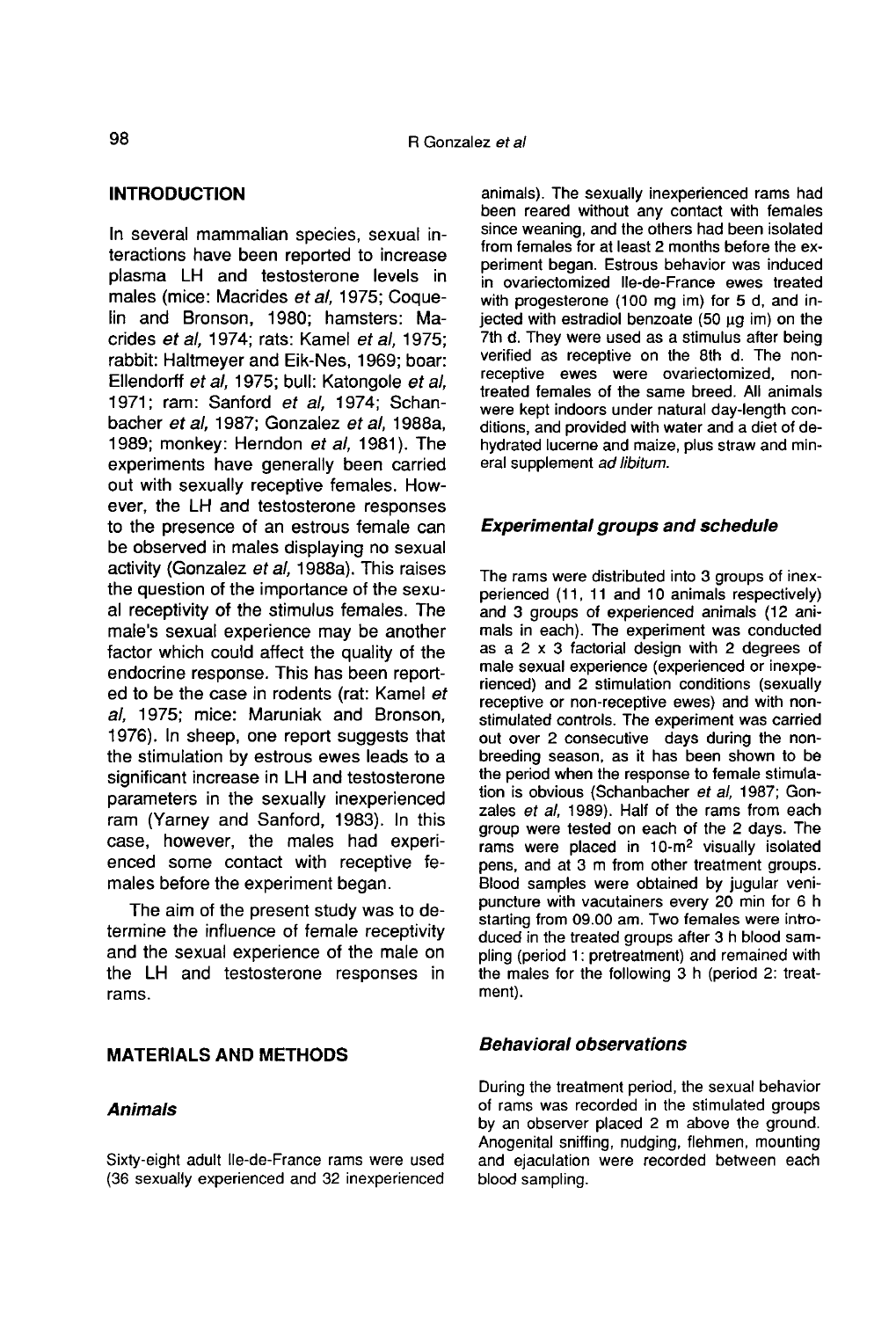#### Hormone assays

Blood samples were centrifuged and plasma stored at -15 °C. LH and testosterone concentrations were each measured in a single assay by direct RIA methods in duplicate (Pelletier et al, 1982 and Garnier at al, 1978, respectively). The intra-assay coefficients of variation were 8.3% for 0.4 ng/ml LH and 6.6% for 1 ng/ml testosterone respectively, and the detection levels were 100 pg LH/ml and 200 pg testosterone/ml. Purified OLH CY 1051 (=  $2.1 \times$  NIH - LU S1) was used as standard. LH peaks were identified using the Pulsar algorithm program involving a "smoothing window" used to compute the theoretical baseline (Merriam and Wachter, 1982). The smoothing window was chosen from 10 samples (200 min). Other hormonal parameters calculated were mean and basal LH concentrations (computed by Pulsar), and mean testosterone concentration.

with the Wilcoxon matched-pairs signed-ranks test (Siegel, 1956). A response to the introduction of females was considered to have occurred when a significant increase in LH peak frequency was observed. All the reported significant differences from the nonparametric tests are 1-tailed. MANOVA test (Stevens, 1986) using a SYSTAT computer program was performed on the logarithmically transformed values of mean testosterone concentration across the different groups. The beginning of the treatment period was delayed 40 min relative to the introduction of females to take into account the lag in gonadal response following an LH peak (Terqui et al, 1980). ANOVAS (Sokal and Rohlf, 1981) were used to test the different contrasts for each variable. Intragroup comparisons were carried out between pretreatment and treatment periods by repeated measures analysis (Rich, 1983). The significance level accepted was  $P < 0.05$ .

# RESULTS

# Statistical analysis

LH peak frequency was analyzed by the Mann-Whitney U-test when considering the "treatment" and "experience" effects for each period separately. The same test was used for behavioral data. lntragroup comparisons between pretreat ment and treatment periods were performed The introduction of receptive females increased the LH pulse frequencies both in sexually experienced and inexperienced rams. The 2 groups did not differ during the pre-experimental period, but after stimulation the LH pulse frequency was higher in the sexually experienced males (table 1).

| perienced (Exp) and inexperienced rams. |              |                            |                            |                            |                                        |                                         |                                         |      |  |
|-----------------------------------------|--------------|----------------------------|----------------------------|----------------------------|----------------------------------------|-----------------------------------------|-----------------------------------------|------|--|
|                                         | Group        |                            | Receptive<br>ewes          |                            | Non-receptive<br>ewes                  |                                         | Controls<br>(unstimulated)              |      |  |
|                                         |              | Per 1                      | Per 2                      | Per 1                      | Per 2                                  | Per 1                                   | Per 2                                   |      |  |
| LН                                      | Exp<br>Inexp | 0.25 <sup>a</sup><br>0.18a | 1.25 <sup>b</sup><br>0.63c | 0.08 <sup>a</sup><br>0.18a | 0.50c<br>0.72c                         | 0.16 <sup>ad</sup><br>0.50 <sup>a</sup> | 0.08 <sup>d</sup><br>0.70 <sup>ac</sup> | 0.13 |  |
| Testosterone                            | Exp<br>lnexp | 1.32e<br>0.91e             | 3.30 <sup>t</sup><br>1.81e | 1.51e<br>0.88e             | 1.80 <sup>e</sup><br>1.39 <sup>e</sup> | 1.27e<br>0.77e                          | 0.78e<br>1.43e                          | 0.34 |  |

Table I. Mean LH pulse frequency (pulse/ram/3 h) and testosterone (ng/ml plasma) from sexually ex-

Different superscripts in the same row and in the same column for each hormone indicate statistically significant differences  $(P < 0.05)$ . Per 1: pretreatment period: Per 2: presence of stimulative ewes.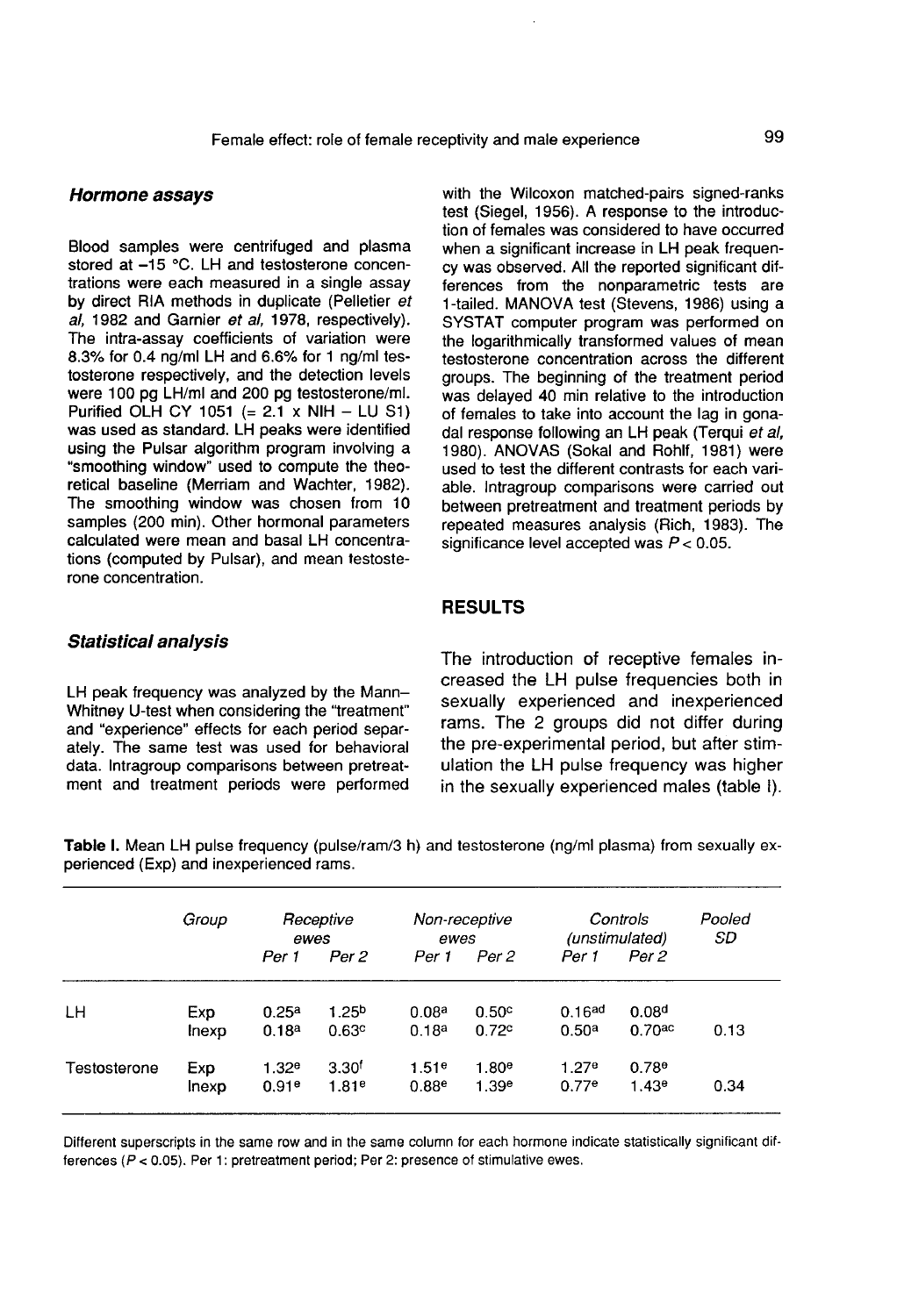Similarly, stimulation with non-receptive ewes led to a significant increase in LH peak frequency in both groups of rams. The degree of response was lower in experienced rams stimulated with nonreceptive compared to receptive ewes  $(P <$ 0.05). This was not the case for inexperienced males, which showed an equivalent response regardless of the female's receptivity. The average testosterone level was significantly increased only in the group of experienced rams exposed to sexually receptive females (table I).

As expected, the non-receptive ewes were not mated and were mounted less frequently than the receptive animals. There were no statistically significant differences in the frequency of the other patterns of sexual behavior following exposure to receptive or non-receptive ewes (table II).

## **DISCUSSION**

Our results show that the sexual experi ence of males affects their endocrine response to the presence of females: when

stimulated by sexually receptive females, they show a higher increase in LH peak frequency and mean testosterone levels. Conversely, the sexual receptivity of the female does not influence the response in inexperienced rams. This fact is in agreement with some results obtained in rodents: sexually experienced male rats show higher LH and testosterone increases after sexual encounters with receptive females than inexperienced animals (Kamel et al, 1975). In addition, although inexperienced male mice present some increase in LH (Maruniak and Bronson, 1976), experienced males show a shorter latency period between stimulation and LH increase (Clancy et al, 1988).

Non-receptive ewes induce some degree of response both in experienced and inexperienced rams. This raises the question of the sexual specificity of the stimulation. In fact, it appears to depend on the sex of the animal introduced into the group of males. In an unpublished experiment, we have observed that introducing castrated males into a group of inexperienced rams did not elicit an endocrine response. The lower endocrine responses in sexually

Stimulated with Stimulated with Pooled receptive ewes non-receptive \* ewes SD E  $\prime$ E  $\prime$  $14.4<sup>a</sup>$  $23.2<sup>a</sup>$  $23.4<sup>a</sup>$ 14.0 Sniffing  $17.1<sup>a</sup>$ Flehmen  $1.3<sup>a</sup>$  $4.0<sup>a</sup>$  $1.6<sup>a</sup>$  $1.4$  $3.2<sup>a</sup>$  $14.6<sup>a</sup>$ 12.0 **Nudaina**  $16.1a$  $8.6<sup>a</sup>$  $25.0<sup>a</sup>$  $0.6<sup>b</sup>$  $1.6<sup>b</sup>$  $0.9$ Moulting  $14.1<sup>a</sup>$  $6.8<sup>a</sup>$  $1.41a$  $0.9<sup>a</sup>$  $0.8$ Eiaculation

Table II. Observations on behavior of sexually experienced (E) and inexperienced (I) rams (No/ram/ 4 h).

Different superscripts in the same row denote statistically significant differences ( $P < 0.05$ ). \* Ovariectomized nontreated ewes.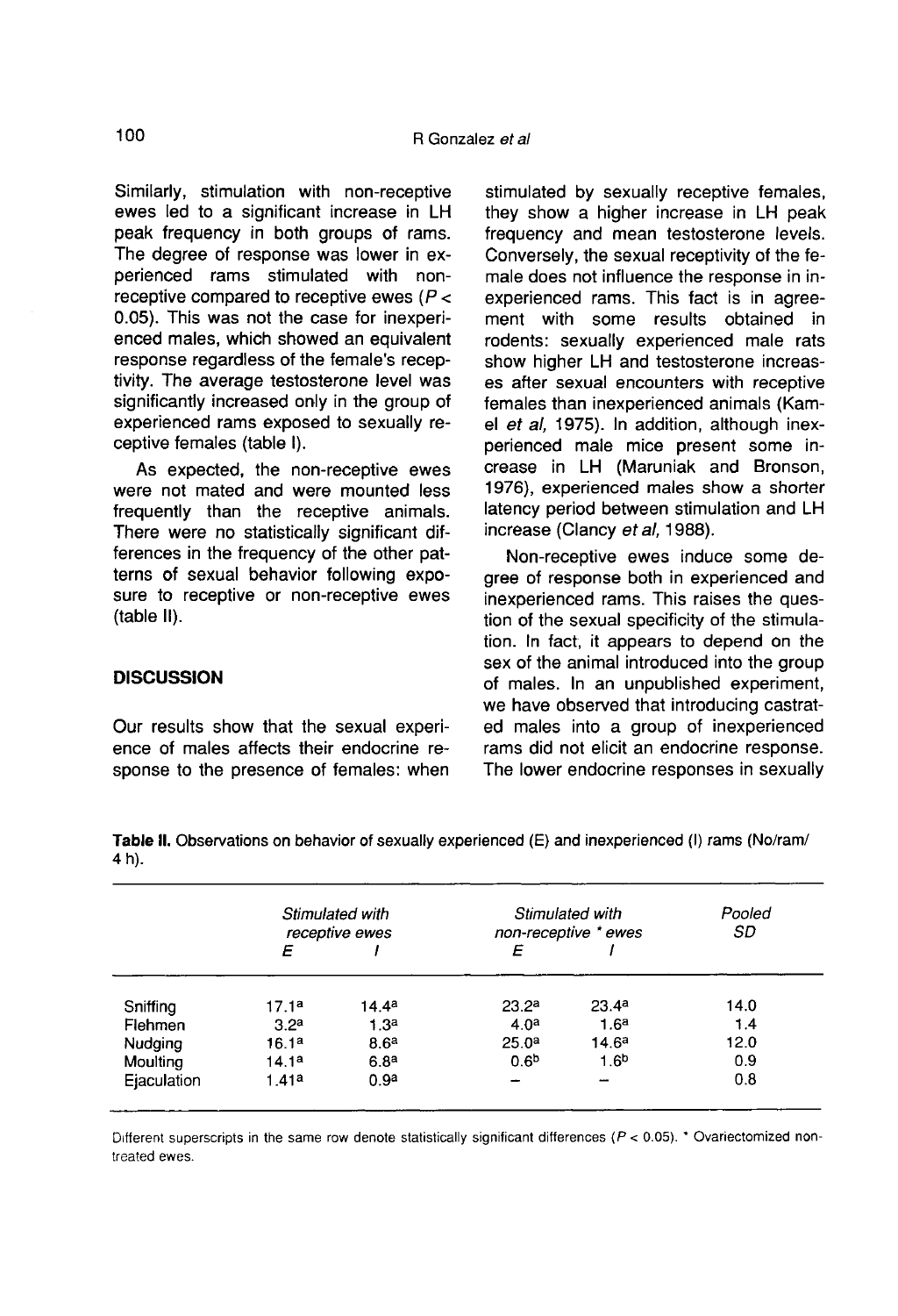inexperienced rams may be related to a difficulty in determining the physiological state of ewes.

The existence of some endocrine response observed in the absence of ejaculation in both groups stimulated with nonreceptive females supports our earlier results showing a lack of association between sexual activity and endocrine response (Gonzalez et al, 1988a, b).

The reason for the relatively high frequency of LH pulses in inexperienced unstimulated controls is not clear. The point can be raised as to whether the response of the stimulated groups of inexperienced males is due to some artifact which is independent of stimulation by females. However, it was only in the stimulated groups, and not in the control, that a significant increase was observed during the periods of stimulation. This confirms that stimulated males did in fact respond to the introduction of females.

## **CONCLUSION**

In conclusion, rams appear to react to the presence of females by changes in their endocrine secretion irrespective of experience, physiological condition of the female, and sexual activity. Thus, despite a high variability in nudging, mounting and ejaculation in the groups of inexperienced males, or in experienced rams with nonreceptive ewes, a similar level of endocrine response is observed. On the other hand, experienced rams respond more strongly to receptive than to non-receptive females, or than inexperienced rams to sexually receptive ewes. This suggests: i), that males have learnt to determine the physiological and/or behavioral state of receptivity of the female; and ii), that this is capable of modifying the neuroendocrine control of gonadotropin secretion.

# ACKNOWLEDGMENTS

We thank V Picketty, G Venier, E Archer and J Cohen-Tannoudji for valuable assistance. We also thank I Fontaine, C Kuntz and D André for technical assistance in RIA procedures, Y Combarnous for providing the standard for LH assays, and P Willshaw for help with the English. Roque Gonzalez was supported by a grant from the INTA Fellowship Program (Argentina).

## **REFERENCES**

- Clancy AN, Singer AG, Macrides F, Bronson FH, Agosta WC (1988) Experimental and endocrine dependence of gonadotropin responses in male mice to conspecific urine. Biol Reprod 38, 183-191
- Coquelin A, Bronson FH (1980) Secretion of luteinizing hormone in male mice: factors that influence release during sexual encounters. Endocrinology 106, 1224-1229
- Ellendorff F, Parvizi D, Pomerantz DK, Hartjen A, K6nig A, Smidt D, Elsaesser F (1975) Plasma luteinizing hormone and testosterone in the adult male pig: 24-hour fluctuations and the effect of copulation. J Endocrinol 67, 403-410
- Garnier DH, Cotta Y, Terqui M (1978) Androgen radio-immunoassay in the ram: results of direct plasma testosterone and dehydroepiandrosterone measurement and physiological evaluation. Ann Biol Anim Biochim Biophys 18,265-281
- Gonzalez R, Poindron P, Signoret JP (1988a) Temporal variation in LH and testosterone responses of rams after the introduction of oestrous females during the breeding season. J Reprod Fertil83, 201-208
- Gonzalez R, Orgeur P, Signoret JP (1988b) Luteinizing hormone, testosterone and cortisol responses in rams upon presentation of oestrous females in the nonbreeding season. Theriogenology 30, 1075-1086
- Gonzalez R, Orgeur P, Poindron P, Signoret JP (1989) Seasonal variation in the LH and testosterone responses of rams following the introduction of oestrous ewes. Anim Reprod Sci 21, 249-259